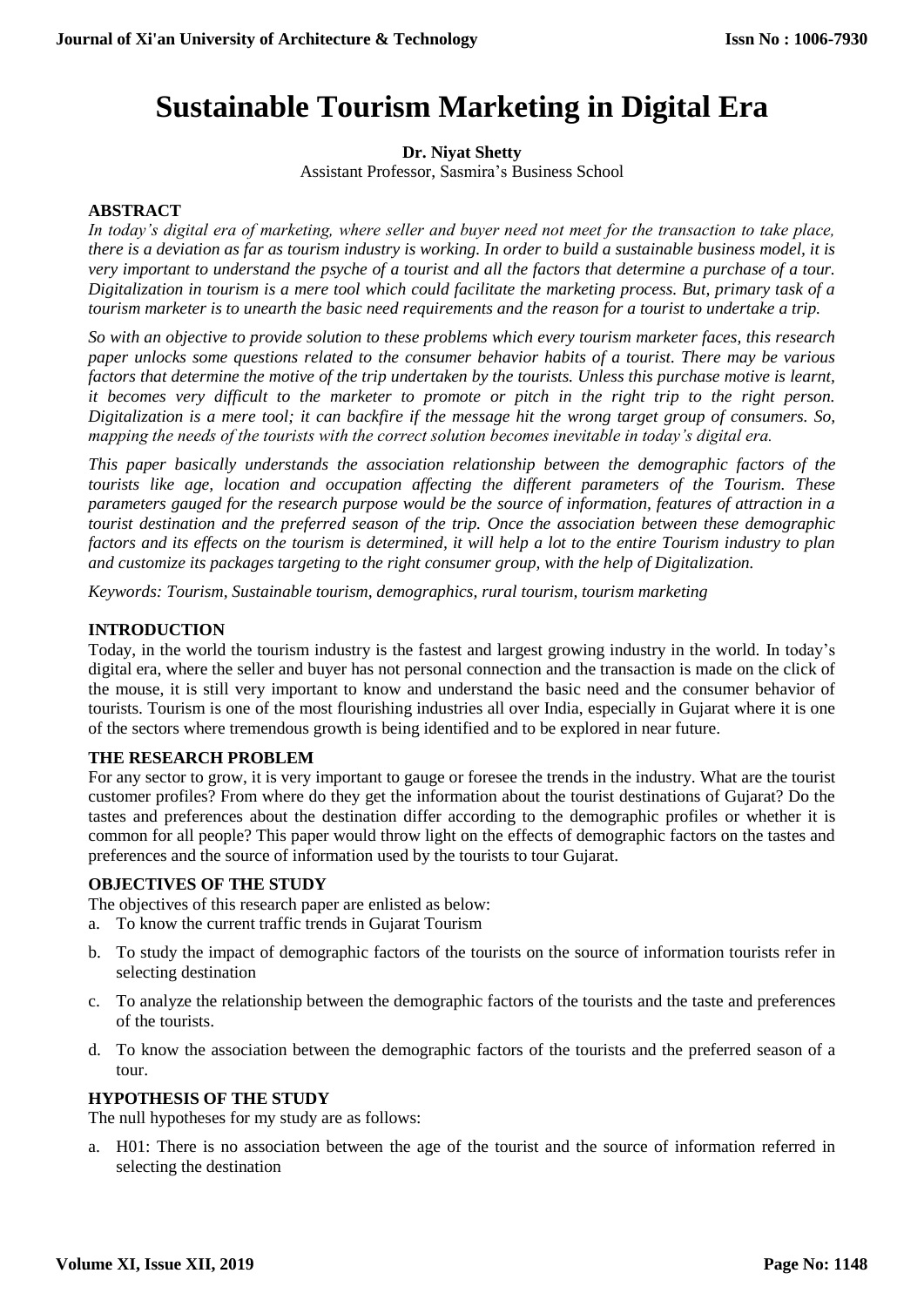- b. H02: There is no association between the location of the tourist and the source of information referred in selecting the destination
- c. H03: There is no association between the occupation of the tourist and the source of information referred in selecting the destination
- d. H04: There is no association between the age of the tourist and the features of attraction in a tourist place.
- e. H05: There is no association between the location of the tourist and the features of attraction in a tourist place.
- f. H06: There is no association between the occupation of the tourist and the features of attraction in a tourist place.
- g. H07: There is no association between preferred season to tour Gujarat and region of the tourists.
- h. Ho8: There is no association between preferred season to tour Gujarat and occupation of the tourists.
- i. Ho9: There is no association between preferred season to tour Gujarat and location of the tourists.

#### **RESEARCH METHODOLOGY RESEARCH DESIGN**

The research conducted used a descriptive research design, which is typically more formal and structured than exploratory research. A Survey was conducted through a structured questionnaire tested for reliability and data was collected throughout Gujarat.

## **SAMPLING METHOD**

A total sample size of 500 was selected for the research. Survey was conducted at 8 different places like Diu, Mandvi, Ahmedabad, Vadodara, Dwarka, Somnath, Gir Forest and Polo Forest. Stratified random sampling was used to collect data through structured questionnaire across eight strata as follows:

| <b>Tourist Destination</b> | Sample size |
|----------------------------|-------------|
| Ahmedabad                  | 80          |
| Vadodara                   | 70          |
| Diu                        | 60          |
| Mandvi                     | 60          |
| Somnath                    | 60          |
| Dwarka                     | 60          |
| <b>Gir Forest</b>          | 60          |
| Polo Forest                | 50          |
| <b>TOTAL</b>               | 500         |

## **FINDINGS AND ANALYSIS**

For the analysis of the data collected and for the hypothesis testing, SPSS software was used. Chi- Square was chosen as the tool for data analysis and the following trends can be deduced.

- a. There is a Relation between Age of the Tourists and the Source of Information for the tourist place.
- b. There is a Relation between Occupation of the Tourist and Source of Information for the tourist place.
- c. There is a relation between Location of Tourists and Source of Information for the tourist place.
- d. There is a Relation between the Age of the Tourist and Features of Attraction in a Tourist Place
- e. There is a Relation between Occupation of the tourists and the Features of attraction in a tourist place.
- f. There is a Relation between location of the Tourists and the Features of attraction in a tourist place.
- g. There is a Relationship between Occupation and the Season preferred to Tour Gujarat.
- h. There is a Relationship between Location of the tourists and the Season preferred to Tour Gujarat.
- i. There is a Relationship between the Region the tourist belongs to and the Preferred Season of Touring Gujarat.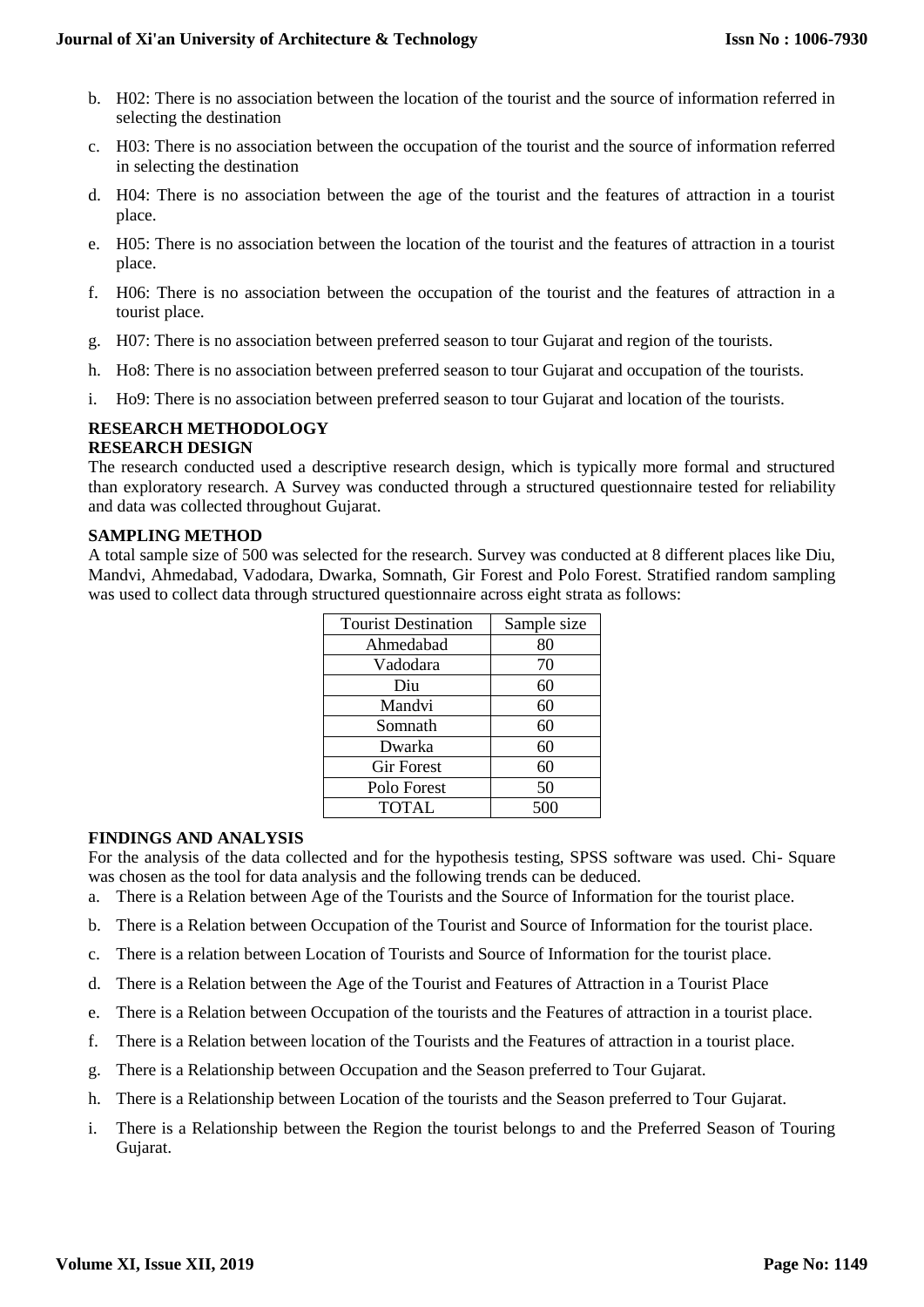## **1. THERE IS A RELATION BETWEEN AGE OF THE TOURISTS AND THE SOURCE OF INFORMATION FOR THE TOURIST PLACE.**

| Crosstab                       |                       |                       |                           |                 |          |    |                   |      |               |       |
|--------------------------------|-----------------------|-----------------------|---------------------------|-----------------|----------|----|-------------------|------|---------------|-------|
| Age_Group                      |                       |                       | source_of_informationQue4 |                 |          |    |                   |      | Total         |       |
|                                |                       |                       |                           | Friends/Relativ | Internet |    | Newspaper         |      | TV            |       |
|                                |                       |                       |                           | es              |          |    |                   |      | advertisement |       |
| Elderly                        | Count                 |                       |                           | 100             | 47       |    |                   |      | 15            | 163   |
|                                | <b>Expected Count</b> |                       |                           | 85.1            | 61.0     |    | .7                |      | 16.3          | 163.0 |
| Count                          |                       |                       |                           | 124             | 48       |    | $\theta$          | 25   |               | 197   |
| Middle                         | <b>Expected Count</b> |                       |                           | 102.8           | 73.7     |    | $\boldsymbol{.8}$ |      | 19.7          | 197.0 |
| Count                          |                       |                       |                           | 37              | 92       |    |                   |      | 10            | 140   |
| Young<br><b>Expected Count</b> |                       |                       |                           | 73.1            | 52.4     | .6 |                   | 14.0 | 140.0         |       |
| Count<br>Total                 |                       |                       |                           | 261             | 187      |    | $\overline{2}$    |      | 50            | 500   |
| <b>Expected Count</b>          |                       |                       |                           | 261.0           | 187.0    |    | 2.0               |      | 50.0          | 500.0 |
| Chi-Square Tests               |                       |                       |                           |                 |          |    |                   |      |               |       |
|                                |                       |                       | Value                     | df              | p-value  |    | Result            |      |               |       |
| Pearson Chi-Square             |                       | $70.932$ <sup>a</sup> |                           | 6               | .000     |    | Rejected          |      |               |       |

Since p-value is less than 0.05 test is rejected.

Conclusion of test is there is association between Age Group and Source of Information of the tourist place.

# **FINDINGS OF STUDY**

- 1. Elderly people got the information for their touring places from Friends and Relatives.
- 2. Middle Aged people got the information for their touring places from TV advertisements.
- 3. Young people got the information for their touring places from Internet.
- 4. Newspaper is not an effective tool as a source of information for the tourists.

# **2. THERE IS A RELATION BETWEEN OCCUPATION OF THE TOURIST AND SOURCE OF INFORMATION FOR THE TOURIST PLACE.**

| Chi-Square Tests   |            |  |     |                 |
|--------------------|------------|--|-----|-----------------|
|                    | Result     |  |     |                 |
| Pearson Chi-Square | $18.116^a$ |  | 034 | <b>REJECTED</b> |

Since p-value is less than 0.05 test is rejected.

Conclusion of test is there is association between Occupation and Source of Information for the tourist place.

# **FINDINGS OF STUDY**

- 1. Business people got the information for their touring places from TV Advertisements.
- 2. Professional and Retired people got the information from Friends and Relatives.
- 3. Service people got the information for their touring places from Internet.
- 4. Newspaper is not an effective tool as a source of information for the tourists.

# **3. THERE IS A RELATION BETWEEN LOCATION OF TOURISTS AND SOURCE OF INFORMATION FOR THE TOURIST PLACE.**

|                    | Result                |  |      |                 |
|--------------------|-----------------------|--|------|-----------------|
| Pearson Chi-Square | $24.699$ <sup>a</sup> |  | .003 | <b>REJECTED</b> |

Since p-value is less than 0.05 test is rejected.

Conclusion of test is there is association between Location of Tourists and Source of Information for the tourist place.

# **FINDINGS OF STUDY**

- 1. People from North got the information for their touring places from TV Advertisements.
- 2. Tourists from North East Region got the information from Friends and Relatives.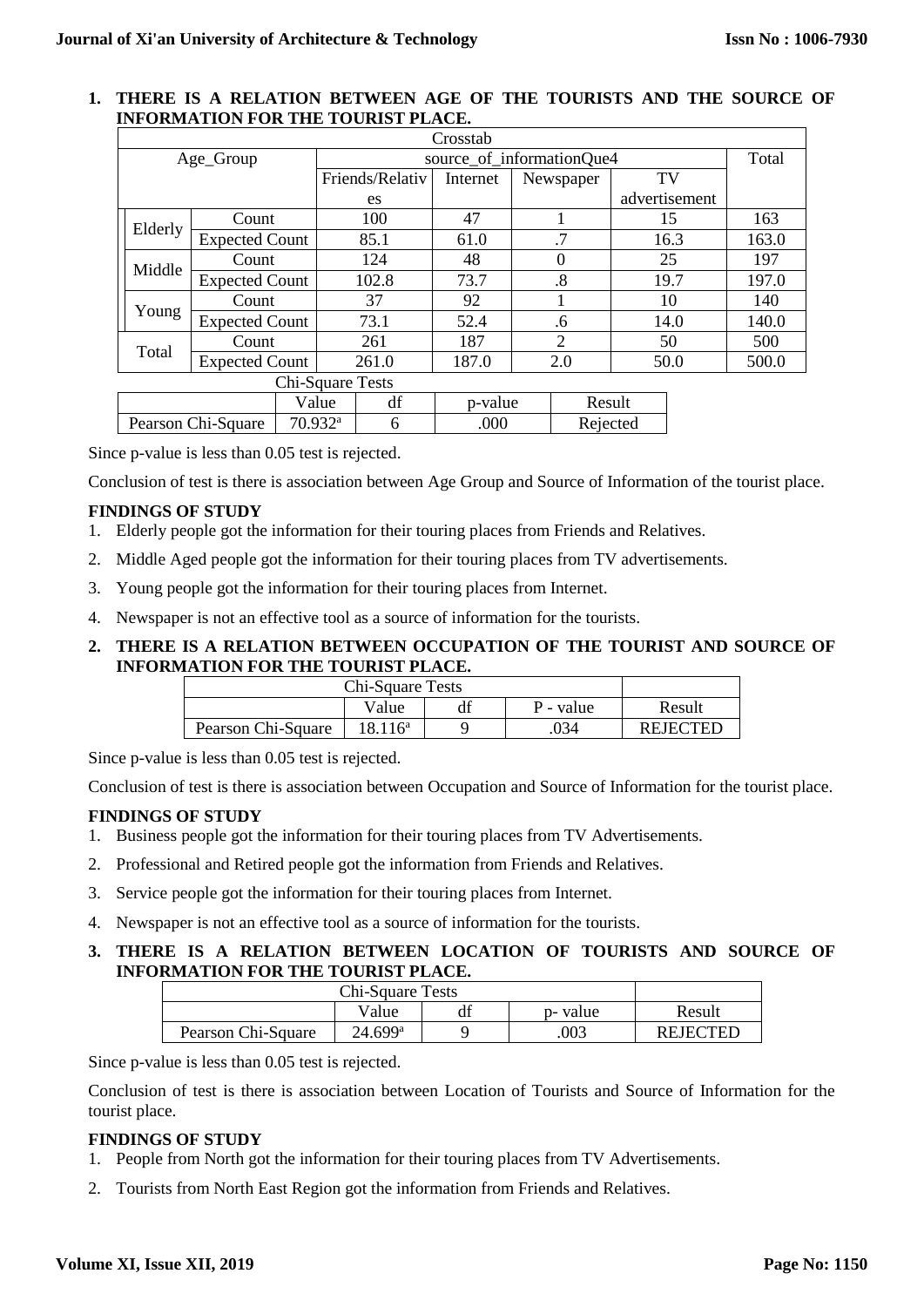- 3. Tourists from Gujarat and South Region got the information for their touring places from Internet.
- 4. Newspaper is not an effective tool as a source of information for the tourists.

# **4. THERE IS A RELATION BETWEEN THE AGE OF THE TOURIST AND FEATURES OF ATTRACTION IN A TOURIST PLACE**

|                    | Result            |  |      |                 |
|--------------------|-------------------|--|------|-----------------|
| Pearson Chi-Square | $119.086^{\circ}$ |  | .000 | <b>REJECTED</b> |

Since p-value is less than 0.05 test is rejected.

Conclusion of test is there is association between Age Group and the Features of attraction in a tourist place.

# **FINDINGS OF STUDY**

- 1. Elderly people are attracted mostly towards Religion as a feature in a tourist place.
- 2. Middle Aged people are looking for Rural Tourism as the most attracted feature in a tourist place.
- 3. Young people are attracted towards Beaches and Adventure in a tourist place.

# **5. THERE IS A RELATION BETWEEN OCCUPATION OF THE TOURISTS AND THE FEATURES OF ATTRACTION IN A TOURIST PLACE.**

|                    | Result   |  |     |                 |
|--------------------|----------|--|-----|-----------------|
| Pearson Chi-Square | 126.424ª |  | 000 | <b>REJECTED</b> |

Since p-value is less than 0.05 test is rejected.

Conclusion of test is there is association between the Occupation of the tourists and the Features of attraction in a tourist place.

# **FINDINGS OF STUDY**

- 1. Retired people are attracted mostly towards Religion as a feature in a tourist place.
- 2. Professional people are looking for Rural Tourism as the most attracted feature in a tourist place.
- 3. Business People are attracted towards tourist places with Beaches.
- 4. Service People look for Adventure as a main attraction in touring a place.

# **6. THERE IS A RELATION BETWEEN LOCATION OF THE TOURISTS AND THE FEATURES OF ATTRACTION IN A TOURIST PLACE.**

|                    | Result                 |  |     |                 |
|--------------------|------------------------|--|-----|-----------------|
| Pearson Chi-Square | $329.257$ <sup>a</sup> |  | 000 | <b>REJECTED</b> |

Since p-value is less than 0.05 test is rejected.

Conclusion of test is there is association between the location of the Tourists and the Features of attraction in a tourist place.

# **FINDINGS OF STUDY**

- 1. Tourists from South Region are attracted mostly towards Religion as a feature in a tourist place.
- 2. Tourists from Gujarat generally prefer Rural Tourism as the most attracted feature in a tourist place.
- 3. Tourists from North East Region are attracted towards tourist places with Beaches.
- 4. Tourists from North look for Adventure and Beaches as a main attraction in touring a place.

# **7. THERE IS A RELATIONSHIP BETWEEN OCCUPATION AND THE SEASON PREFERRED TO TOUR GUJARAT.**

| <b>Chi-Square Tests</b> |                  |  |     |                 |
|-------------------------|------------------|--|-----|-----------------|
|                         | Result           |  |     |                 |
| Pearson Chi-Square      | $29.296^{\rm a}$ |  | 001 | <b>REJECTED</b> |

Since p-value is less than 0.05 test is rejected.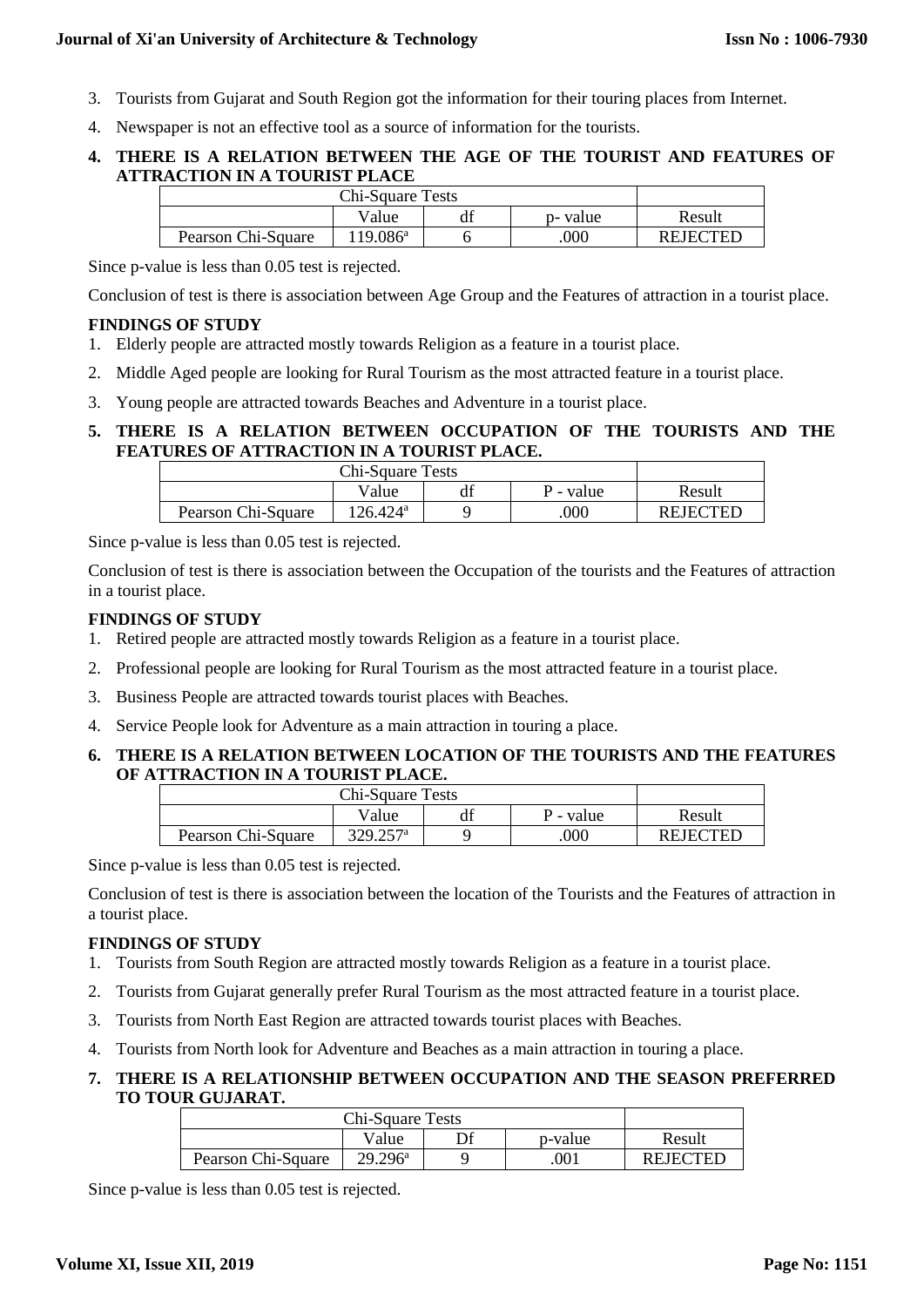Conclusion of test is there is association between the Occupation of the Tourists and the season planned to tour Gujarat.

## **FINDINGS OF THE STUDY**

- 1. Business Community Tourists plan to take Gujarat tour in summers.
- 2. Professionals would prefer Off-Season time to visit Gujarat.
- 3. Retired people would generally prefer Christmas and off-season period to tour Gujarat.
- 4. Tourists belonging to the Service Class prefer Diwali and summers for touring Gujarat.

# **8. THERE IS A RELATIONSHIP BETWEEN LOCATION OF THE TOURISTS AND THE SEASON PREFERRED TO TOUR GUJARAT.**

| <b>Chi-Square Tests</b> |                  |  |  |                 |
|-------------------------|------------------|--|--|-----------------|
|                         | Result           |  |  |                 |
| Pearson Chi-Square      | $20.515^{\rm a}$ |  |  | <b>REJECTED</b> |

Since p-value is less than 0.05 test is rejected.

Conclusion of test is there is association between the Location of the Tourists and the season planned to tour Gujarat.

# **FINDINGS OF THE STUDY**

- 1. Local Tourist generally prefer to visit places in summers
- 2. Tourists from North Region prefer Christmas to tour Gujarat
- 3. Tourists from North East generally prefer Off Season to tour Gujarat.
- 4. Tourists from South prefer Diwali time to tour Gujarat.

# **9. THERE IS A RELATIONSHIP BETWEEN THE REGION THE TOURIST BELONGS TO AND THE PREFERRED SEASON OF TOURING GUJARAT.**

| Chi-Square Tests   |                 |         |                 |
|--------------------|-----------------|---------|-----------------|
|                    | Value           | p-value | Result          |
| Pearson Chi-Square | $9.443^{\rm a}$ | .024    | <b>REJECTED</b> |

Since p-value is less than 0.05 test is rejected.

Conclusion of test is there is association between the Region to which the tourist belongs and the preferred Season of Touring Gujarat.

## **FINDINGS OF THE STUDY**

- 1. Tourists from the rural region generally prefer Diwali and Christmas to tour Gujarat.
- 2. Tourists from the urban region generally prefer Off-Season time to tour Gujarat.

## **CONCLUSION AND RECOMMENDATIONS**

- 1. People from North and North East Region generally prefer Beaches in Gujarat, hence the marketing plan should be such that beaches should be highlighted in the marketing campaign of Gujarat tourism in those regions.
- 2. Elderly people generally prefer Religion as the base reason for Touring Gujarat. So while approaching elder age group, Religion Tourism should be considered.
- 3. Business People generally undertake Gujarat Tours for relaxation; hence more places/ resorts with more luxury amenities should be developed to give the tourists THE relaxation experience.
- 4. Tourism marketing should also consider the mode of media used to promote their tourist activities as the findings of the study concluded that people belonging to the different age, occupation and location respond to the different media options as the source of information for selecting their destination.
- 5. Urban Region tourists prefer Off Season for travel. An offbeat holiday package in between the season times could always fetch urban customers for tourism marketers.